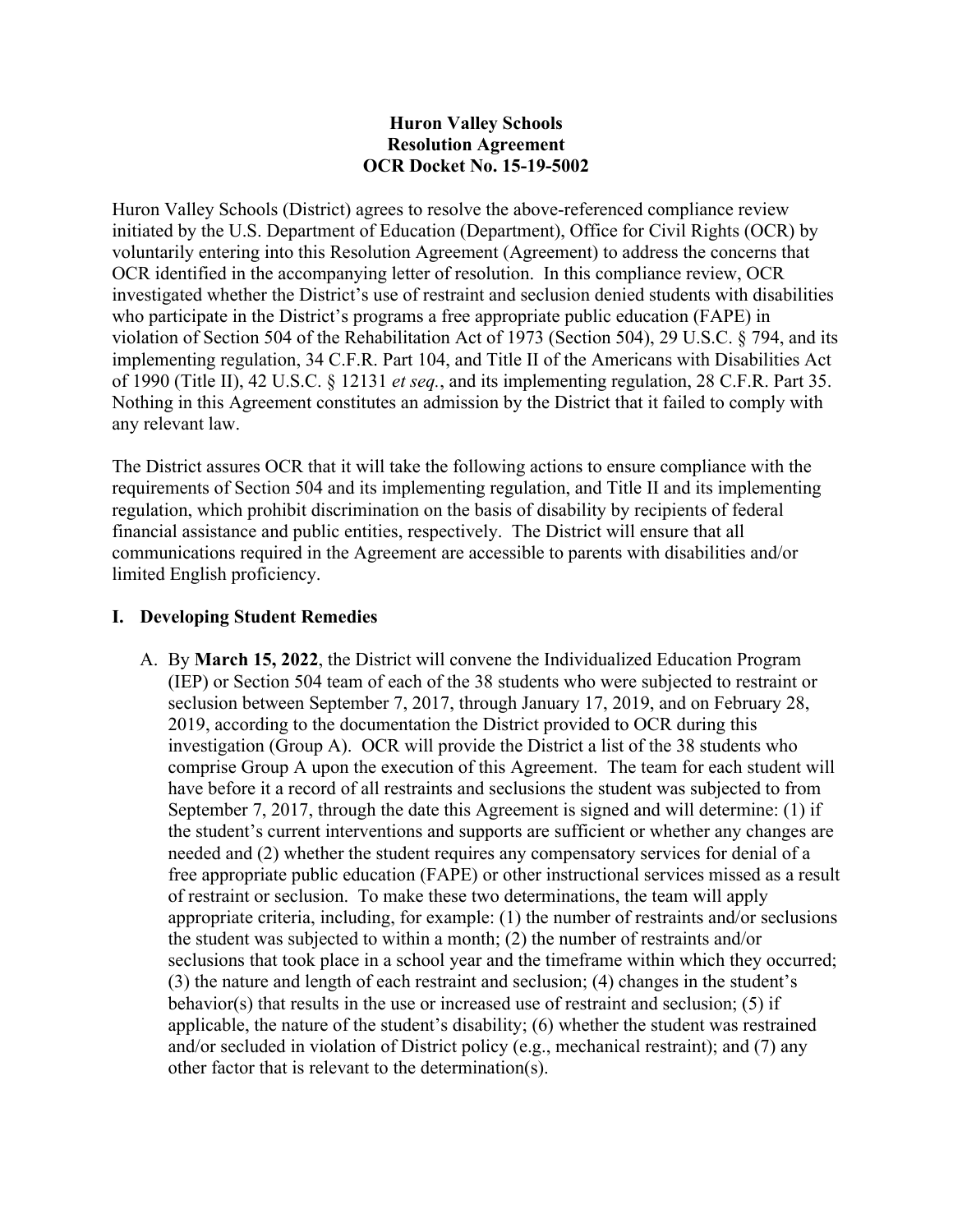### B. For each student:

- 1. The District will ensure that the team convened is a group of persons knowledgeable about the student, the evaluation data, and the placement options, including the student's parent or guardian.<sup>[1](#page-1-0)</sup>
- 2. The District will ensure that the team makes an individual assessment of the amount of compensatory services appropriate for the student. If appropriate, the team will revise the student's IEP or Section 504 plan and will develop a written plan for providing the student with the compensatory education or other remedial services deemed necessary. The plan will be included with the student's Section 504 plan or IEP and will identify the nature, amount, and provider of the services to be delivered at no cost to the student's parent. The District will promptly provide the services at no cost to the student's parent in the 2021-2022 school year, unless the team determines that additional services beyond the 2021-2022 school year are appropriate for the student's individual needs.
- 3. The District will provide the Student's parents with a meaningful opportunity to provide input into these determinations, written notice of the determinations made, and notice of the procedural safeguards available to them under 34 C.F.R. § 104.36, including their right to challenge such determinations through an impartial due process hearing should they disagree with the District's determinations.
- C. By **March 15, 2022**, the District will have one or more District-level administrators conduct a review to identify any students outside of Group A, with and without identified disabilities, who were restrained or secluded by the District from the 2017-2018 school year through the date this Agreement is signed (Group B). The review will include obtaining and analyzing information from restraint and seclusion documentation forms and similar documents; the District's online restraint and seclusion portal; and relevant staff at each school, including but not limited to principals, social workers, psychologists, and teachers.
- D. By **May 2, 2022**, the District will convene the IEP team or Section 504 team of each student with a disability in Group B to determine (1) if the student's current interventions and supports are sufficient or whether any changes are needed and (2) whether the student requires any compensatory services for denial of a FAPE or other instructional services missed as a result of restraint or seclusion. In making these two determinations, the team will apply appropriate criteria, including those listed in Item I.A above. For each team meeting, the District will follow the same requirements stated above in Items I.B.1 through I.B.3 above.; and
- E. By **May 2, 2022**, the District will promptly refer for evaluation any students in Group B who the District has reason to believe need special education or related services because of a disability. In making these two determinations, the team will apply appropriate

<span id="page-1-0"></span><sup>&</sup>lt;sup>1</sup> Throughout the rest of the Agreement, "parent" will refer to a student's parents and or guardians.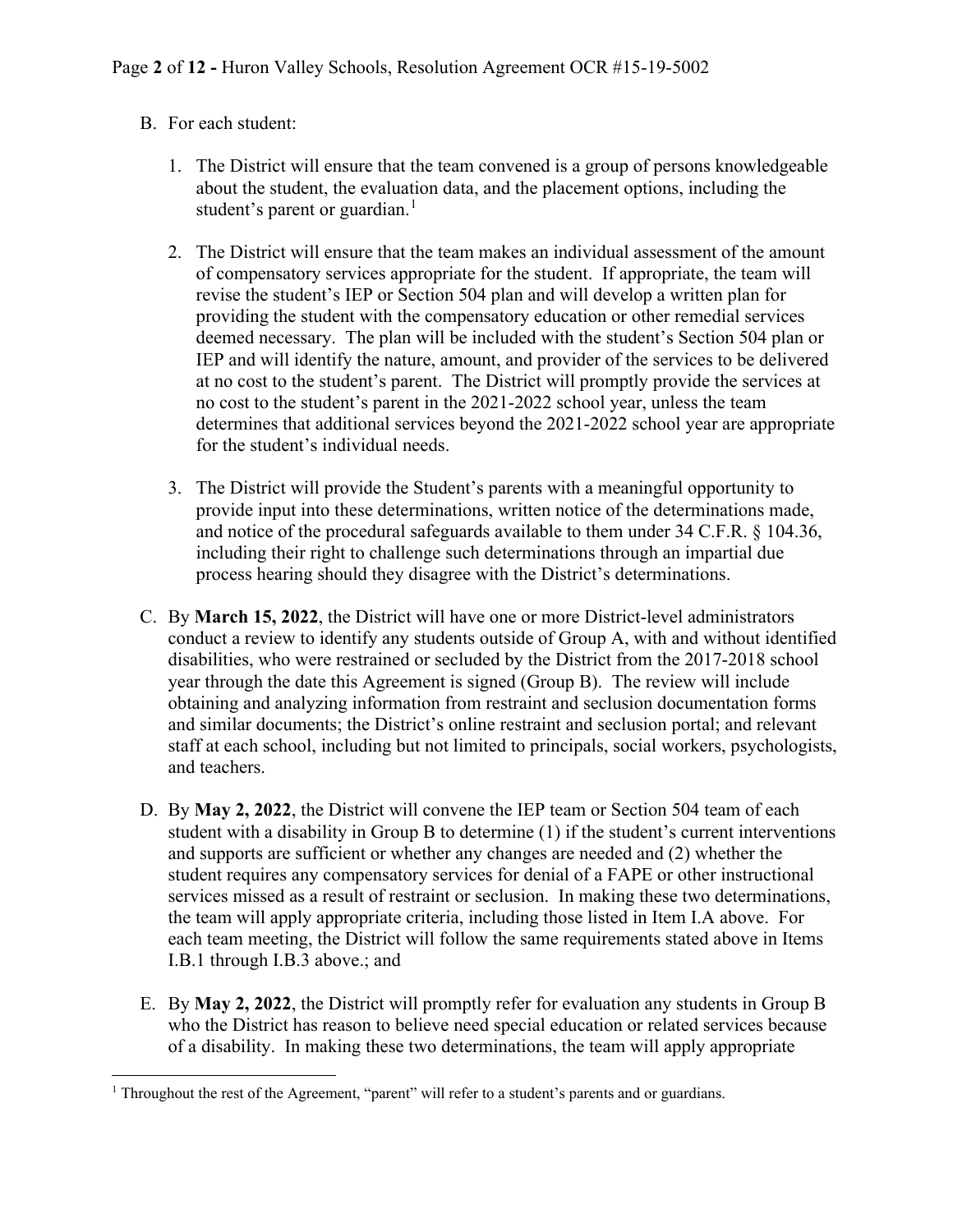criteria, including those listed in Item I.A above. For each team meeting, the District will follow the same requirements in Items I.B.1 and I.B.3 above.

### **Reporting Requirements:**

- 1. By **March 15, 2022**, the District will submit to OCR:
	- a. Documentation showing implementation of Item I.A and I.B, including for each student: a copy of any meeting minutes, a copy of any revised IEPs and/or Section 504 plans developed for the students, any compensatory education services plans, documentation of any input provided by the student's parent(s) and showing that written notice of the determinations and procedural safeguards were provided to the student's parent(s), and any other documentation relevant to the determinations reached. OCR will review the documentation submitted to ensure that the District met the procedural requirements of the regulation implementing Section 504, at 34 C.F.R. §§ 104.33-104.36, in making these determinations.
	- b. Documentation to demonstrate its implementation of Item I.C, including a report showing who conducted the review and describing all of the information obtained and analyzed, and an Excel spreadsheet or similar document listing all students identified and, for each student, whether the student has a Section 504 plan or IEP, whether the student will be referred for disability evaluation based on the review, or whether the student is not a student with a disability or suspected of having a disability.
- 2. By **May 2, 2022**, the District will submit to OCR documentation showing implementation of Item I.D, including documentation of any evaluations conducted and a copy of any meeting minutes, a copy of any IEPs and/or Section 504 plans revised or developed for the students, any compensatory education services plans, documentation of any input or concerns provided by the student's parent(s) and showing that written notice of the determinations and of their procedural safeguards were provided to the student's parent(s), and any other documentation relevant to the determinations reached. OCR will review the documentation submitted to ensure that the District met the procedural requirements of the regulation implementing Section 504, at 34 C.F.R. §§ 104.33-104.36, in making these determinations.
- 3. By **July 5, 2022 and October 28, 2022**, the District will submit to OCR documentation verifying the implementation of all compensatory education services plans developed under Items I.B.2 and I.D.

#### **II. Restraint and Seclusion Documentation and Policy**

- A. By **March 15, 2022**, the District will submit to OCR for its review and approval:
	- 1. Revised restraint and seclusion documentation forms. The District will revise the restraint and seclusion documentation forms as necessary to ensure that they include applicable definitions of physical restraint, mechanical restraint, and seclusion,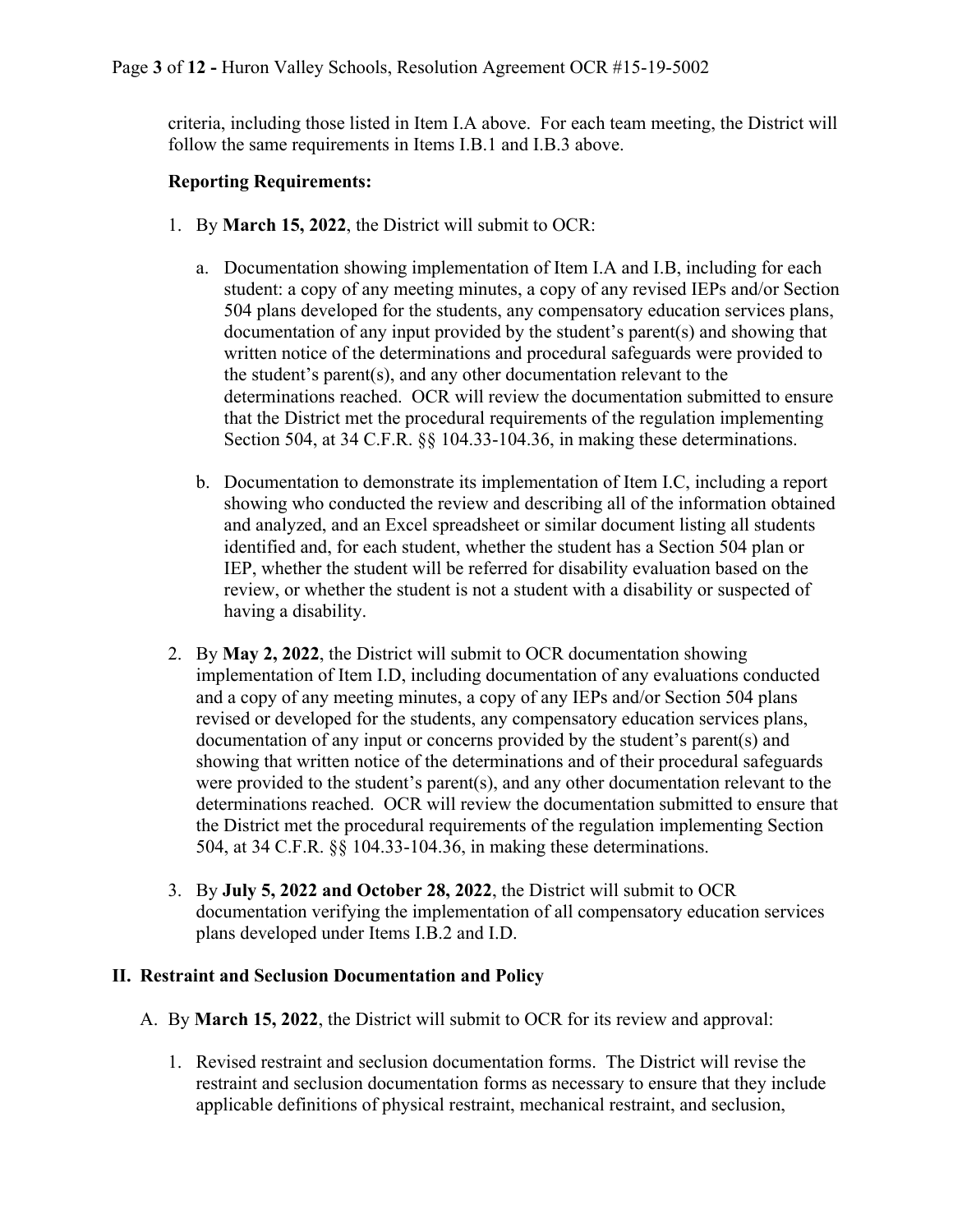and require the collection of the information set forth in Appendix A regarding each restraint and seclusion.

- 2. Draft written instructions for completing the restraint and seclusion documentation form and the debriefing form.
- 3. A draft policy regarding how to use and document the use of restraint and seclusion of District students. The policy will include, at a minimum:
	- a. definitions of key terms, including but not limited to seclusion, timeout, physical restraint, prone restraint, physical escort, mechanical restraint, and safety devices, including in the definitions clear statements where any of the defined practices are prohibited;
	- b. an explanation about how seclusion, mechanical restraint, physical restraint, and prone restraint are distinct from safety devices, physical escorts, and timeouts;
	- c. a statement that restraint and seclusion will not be used on students with disabilities: (1) for behavior(s) that would not result in restraint or seclusion for students without identified disabilities; or (2) based on assumptions or stereotypes about disabilities or students with disabilities generally;
	- d. a prohibition on the use of restraint and seclusion except in situations where a student's behavior(s) poses an imminent risk to the safety of the student or others;
	- e. a statement that restraint and seclusion shall be discontinued as soon as the imminent risk to the safety of the student or others has dissipated;
	- f. a statement that only personnel trained in the safe and effective use of restraint and seclusion may use either technique on students;
	- g. the title, and contact information (phone number, office address, and e-mail address) of the District's director of student support services and notice regarding the role and duties of the director of student support services in reviewing incidents of restraint and seclusion;
	- h. a statement that the District's director of student support services or a qualified designee will review every incident involving the restraint and/or seclusion of a District student within a designated timeframe;
	- i. a statement requiring that District staff document all uses of restraint and seclusion in a manner that is consistent with Item II.A;
	- j. instructions making clear that when multiple restraints and/or seclusions involving the same student occur on the same date, then any documentation forms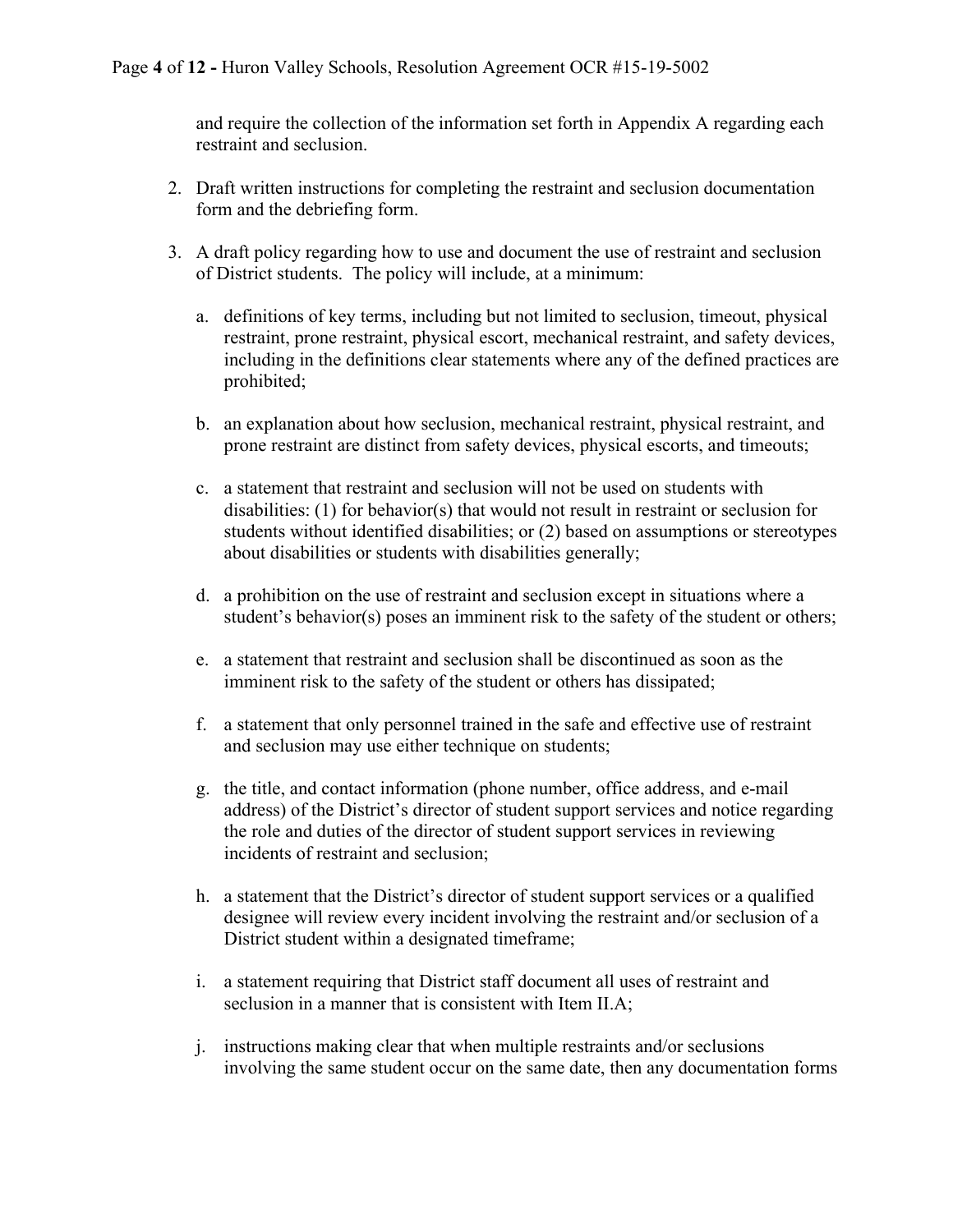and debriefing forms for those incidents must identify all prior incidents of restraint and seclusion of that student that occurred on the same date;

- k. instructions regarding whether separate documentation forms and debriefing forms must be completed when a single incident involves a restraint and a seclusion of the same student;
- l. how forms will be disseminated and available to staff;
- m. who is primarily responsible for completing the documentation forms and debriefing forms;
- n. a statement regarding how completed documentation forms and debriefing forms will be collected and maintained;
- o. a statement requiring parent notification on the same day that the restraint and/or seclusion occurred, unless same-day notice is impracticable, in which case notice must be given by the end of the following school day;
- p. a statement requiring that notification of each restraint and seclusion be given to the District's director of student support services (and any other administrator required) and a provision regarding how and when notification must be given; and
- q. the criteria the District will use to determine when, after instances of restraint or seclusion, the District will: (1) reconvene a student's IEP team or Section 504 team to determine whether the student should be reevaluated and if the student's current interventions and supports are sufficient or whether any changes are needed; or (2) evaluate a student without an identified disability to determine if the student qualifies as an individual with a disability, including, for example: (a) the number of restraints and/or seclusions the student was subjected to within a month; (b) the number of restraints and/or seclusions that took place in a school year and the timeframe within which they occurred; (c) the nature and length of each restraint and seclusion; (d) changes in the student's behavior(s) that results in the use or increased use of restraint and seclusion; (e) if applicable, the nature of the student's disability; (f) whether the student was restrained and/or secluded in violation of District policy (e.g., mechanical restraint); and (g) any other factor that is relevant to these determination(s).

**Reporting Requirement:** By **March 15, 2022**, the District will provide to OCR for its review and approval the revised restraint and seclusion documentation forms, the draft written instructions for completing the restraint and seclusion documentation form and the debriefing form, and the draft policy developed or revised under Item II.A. The District will promptly and fully address OCR's feedback, if any, until the District receives OCR's final approval of the forms, instructions, and policy.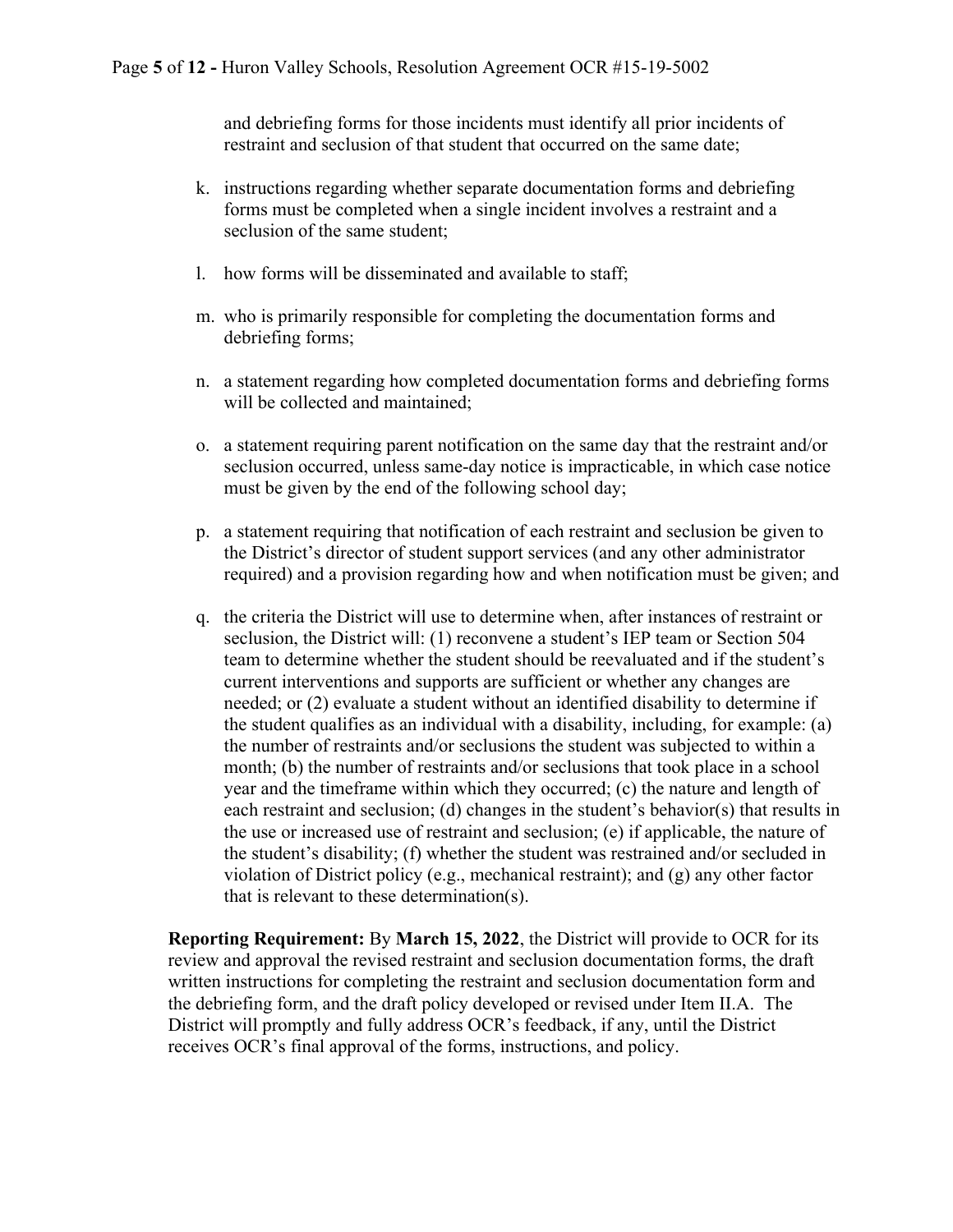B. Within **90 calendar days** of receiving OCR's written approval of the forms, instructions, and policy developed or revised pursuant to Item II.A, the District will: (1) formally adopt the developed and/or revised documents; (2) update all printed publications and online publications with the developed and/or revised documents (inserts may be used pending reprinting of these publications); (3) electronically or otherwise disseminate the revised forms and the instructions to District administrators, District staff, and non-District personnel contracted by the District to provide educational services to District students; and (4) electronically or otherwise disseminate the policy to District administrators, District staff, District parents, and non-District personnel contracted by the District to provide educational services to District students.

**Reporting Requirement:** Within **90 calendar days** of receiving OCR's written approval of the forms, instructions, and policy developed and/or revised pursuant to Item II.A, the District will provide OCR with documentation showing implementation of Item II.B, including: its director of student support services' certification that the District has formally adopted the developed and/or revised documents; updated copies of all printed publications (if not yet finalized, copies of inserts for printed publications may be submitted) and links to online publications with the developed and/or revised documents; a list of the publications in which the information appears (e.g., website, student handbook, manual); and evidence of the electronic or other dissemination of the developed and/or revised documents to District administrators, District staff, District parents, and non-District personnel contracted by the District to provide educational services to District students.

### **III.Restraint and Seclusion Monitoring Program**

- A. By **May 15, 2022**, the District's director of student support services, or a qualified designee, will implement a monitoring program to assess the District's use of restraint and seclusion on a monthly basis. Each month, the District's director of student support services or a qualified designee will, at a minimum:
	- 1. review all incidents involving the restraint and seclusion of District students to determine if the use of restraint and/or seclusion reflected an individualized determination based on the student's need and was consistent with District policy, written instructions, and related training;
	- 2. analyze whether the behavior(s) that led to the restraint and/or seclusion of a student were part of a pattern of behavior(s) that should have led District staff to seek an evaluation or reevaluation of the student;
	- 3. determine if District staff considered the impact of the restraint and/or seclusion on the student, and if this impact necessitated an evaluation or reevaluation of the student;
	- 4. if applicable, assess if the student's IEP or Section 504 team considered whether the student's current regular or special education and disability-related aids and services provided the student with a FAPE; and whether the restraint and/or seclusion caused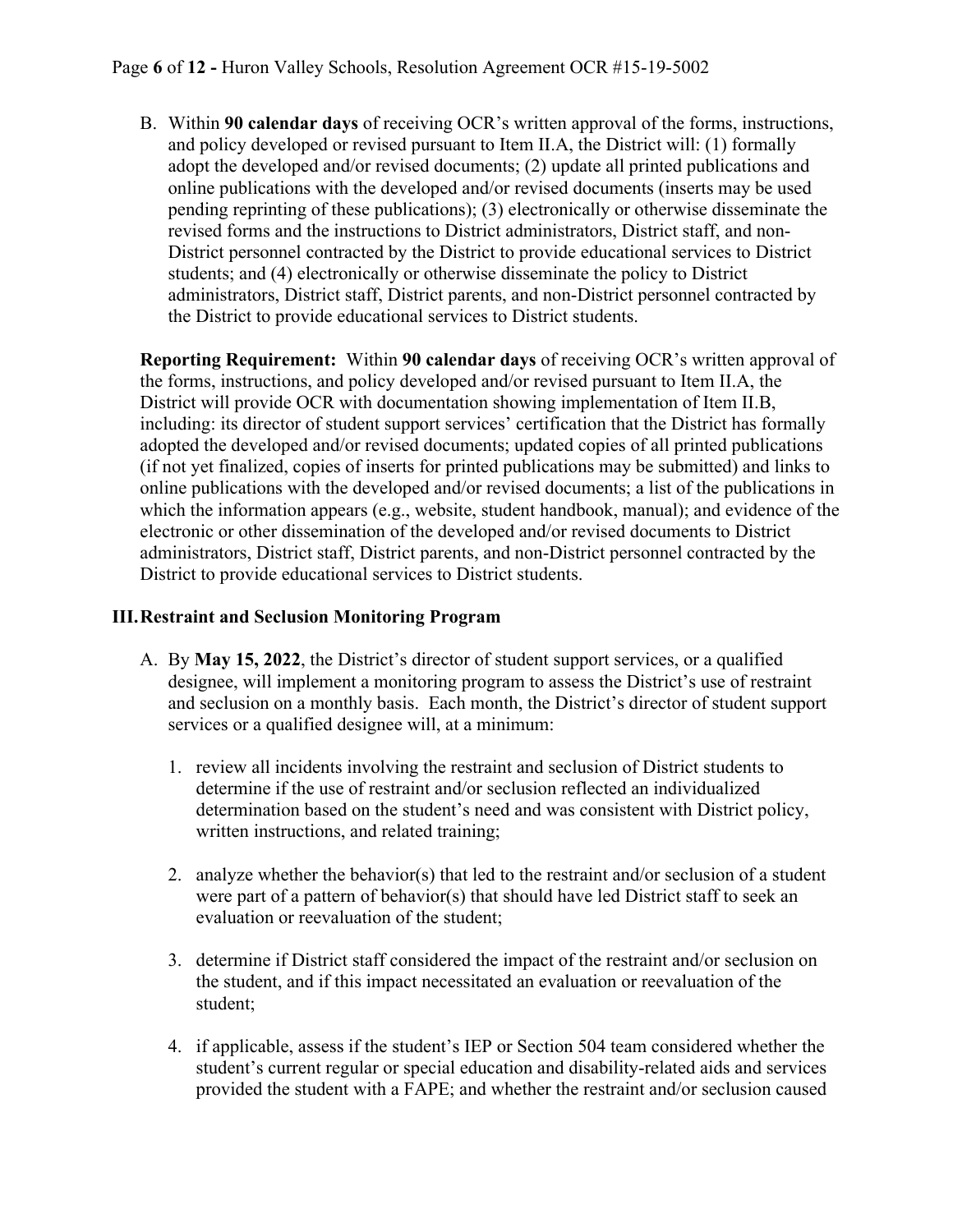missed instruction and/or disability-related services resulting in the denial of a FAPE, and, if so, whether compensatory education and/or remedial services are necessary to address the denial of a FAPE;

- 5. ensure students without identified disabilities subjected to multiple and/or prolonged restraints and/or seclusions are evaluated for disability if appropriate;
- 6. review all restraint and seclusion documentation forms and debriefing forms to ensure that District staff properly complete the required forms;
- 7. compile, evaluate, and analyze data collected (i.e., incidents of restraint and seclusion broken down by school, staff, grade level, program, etc.) to assess whether incidents of restraint and/or seclusion have increased or decreased in number and duration and whether there are any particular location(s) or program(s) at the District where numerous incidents of restraint and/or seclusion occurred; and
- 8. identify concerns related to the District's use of restraint and/or seclusion, propose recommendations to address any concerns, and develop timelines for implementation of the recommendations.

## **Reporting Requirements:**

- 1. By **May 15, 2022**, the District will provide documentation of its monitoring program developed under Item III.A to OCR.
- 2. By **October 28, 2022**, the District will provide documentation to OCR demonstrating that the District's director of student support services, or a qualified designee, completed the monthly reviews to date referenced in Item III.A. The District's report will identify all students who were subjected to restraint and/or seclusion during the time period reviewed, and for each such student specify: (a) the student's school, (b) whether the student is identified as having a disability; (c) the number of instances of restraint and/or seclusion, (d) whether any of those instances of restraint and/or seclusion resulted in physical injury to the student; (e) the total number of minutes that each student spent in restraint and/or seclusion during the 2021-2022 school year; (f) whether the student was evaluated or reevaluated as a result of the use of restraint and/or seclusion; and (g) if applicable, the date of the student's evaluation or reevaluation. If OCR requests any student records for students on the list, the District will provide such records within 30 calendar days of such request (e.g., documentation forms; debriefing forms; IEPs; Section 504 plans; BIPs; records of whether the incident(s) of restraint and/or seclusion of students without identified disabilities caused an evaluation to determine if the students qualified as individuals with a disability; and records of whether the incident(s) of restraint and/or seclusion of students with disabilities caused the students' IEP teams or Section 504 teams to reconvene, and reevaluate the students, and determine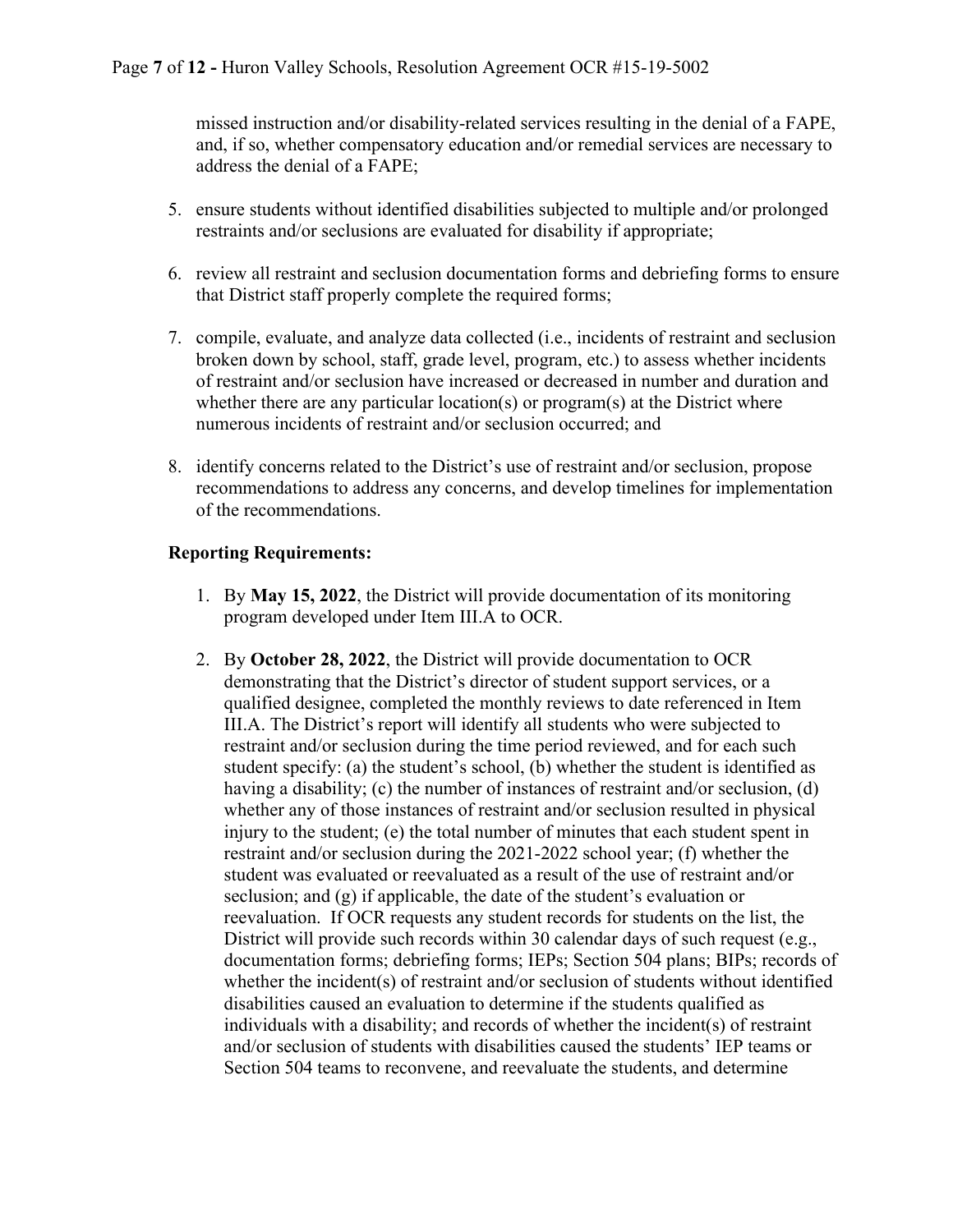whether the students required compensatory education and/or remedial services to address the denial of a FAPE).

### **IV.Restraint and Seclusion Training**

- A. Within 90 calendar days of OCR's written approval of the forms, instructions, and policy developed and/or revised pursuant to Item II.A and OCR's written approval of the training materials the District intends to use to comply with Item IV.A, and periodically as may be required by the policy adopted by the District pursuant to Item II. A.3 and annually thereafter, the District will provide required training on these documents, and the requirements of Section 504 and Title II, to all District teachers and administrators (i.e., principals, assistant principals, etc.), the student support services director and administrative assistant, and all District staff who work with students who are subject to restraint and/or seclusion, including all members of the IEP teams or Section 504 plan teams of students who have been restrained or secluded. The training will:
	- 1. be provided by one or more trainers with expertise in the use of restraint and seclusion and Section 504 and Title II; and
	- 2. cover the following topics, at a minimum:
		- a. the requirements of Section 504's implementing regulation at 34 C.F.R. §§ 104.33-104.36 regarding the District's obligation to provide a FAPE to students with disabilities;
		- b. the necessity of making individualized determinations for all aspects of students' IEPs or Section 504 plans, as well as the necessity of fully implementing students' Section 504 plans and IEPs, and providing procedural safeguards to parents, including notice;
		- c. the definitions of restraint, seclusion, timeout, physical restraint, prone restraint, physical escort, mechanical restraint, and safety devices, identifying which practices are prohibited;
		- d. how to minimize the use of restraint and seclusion;
		- e. alternatives to restraint and seclusion;
		- f. the safe use of restraint and seclusion;
		- g. when a student without an identified disability, where the student was subjected to repeated and/or prolonged restraints and/or seclusions, must be evaluated to determine if the student qualifies as an individual with a disability;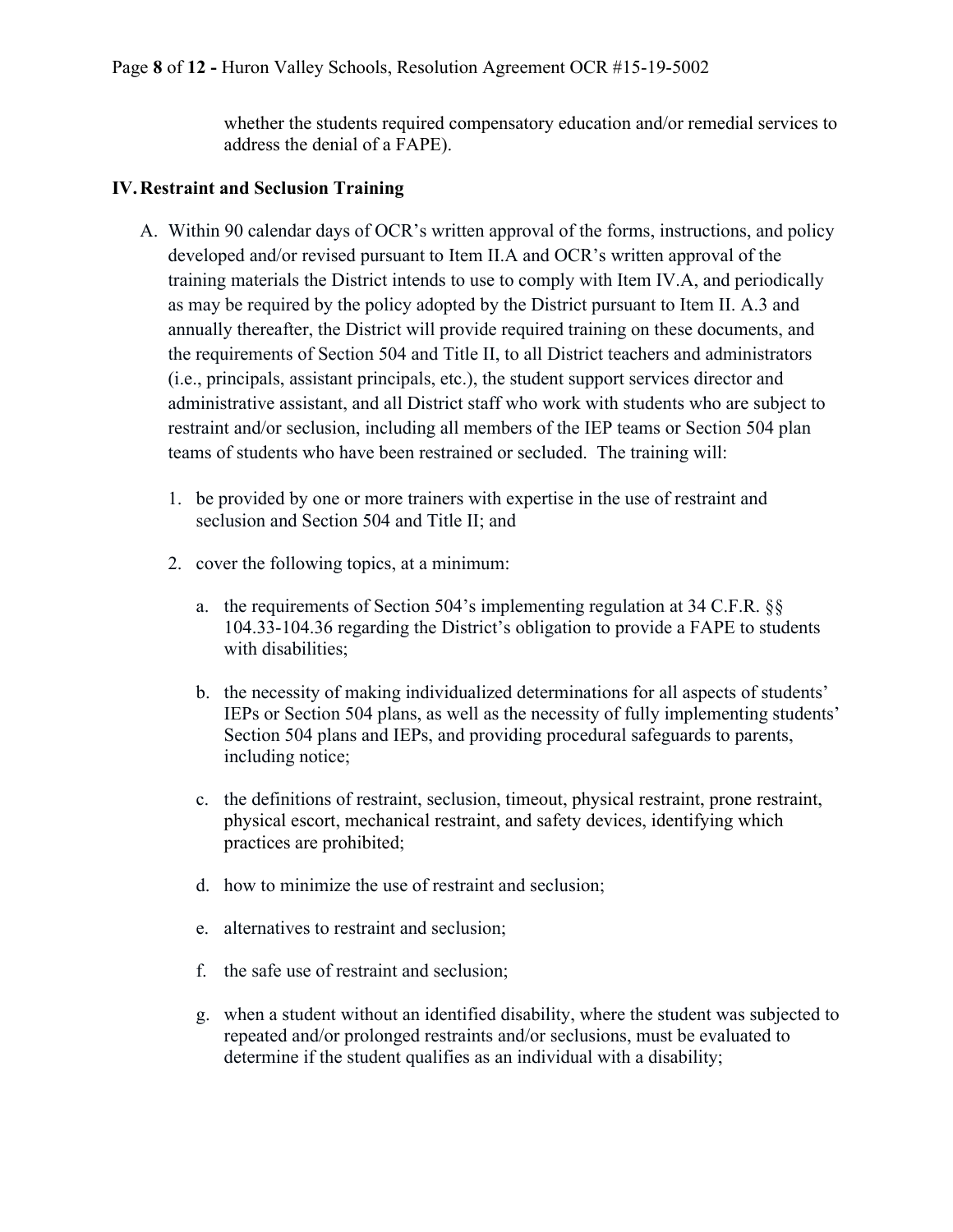- h. how the restraint and seclusion of a student with a disability can result in the denial of a FAPE;
- i. when a student's IEP team or Section 504 team must convene to address the repeated use of restraint and/or seclusion of the student, e.g., to reevaluate the student, identify any additional necessary supports and services for the student, or determine appropriate compensatory services for a student denied a FAPE;
- j. the District's restraint and seclusion policy, documentation form, debriefing form, and written instructions approved by OCR pursuant to Item II.A; and
- k. how District staff and parents can report concerns about the use of restraint and/or seclusion, including how and whether this use is being documented; the name(s), title(s), and contact information (phone number, office address, and e-mail address) to whom concerns should be reported; and how the District will respond.

## **Reporting Requirements:**

- 1. Within **60 calendar day**s of OCR's written approval of the forms, instructions, and policy developed and/or revised pursuant to Item II.A, the District will provide to OCR for its review and approval the training materials the District intends to use to comply with Item IV.A and the qualifications of the proposed trainer(s). The District will promptly and fully address OCR's feedback, if any, until the District receives OCR's final approval of the training materials and trainer(s).
- 2. Within **90 calendar days** of OCR's written approval of the forms, instructions, and policy developed and/or revised pursuant to Item II.A and OCR's written approval of the training materials the District intends to use to comply with Item IV.A, the District will submit to OCR documentation to demonstrate its implementation of Item IV.A, including: the date(s) of the training(s); a copy of the training agenda; copies of training materials used; the name(s), title(s), and qualifications of the person(s) who provided the training(s); sign-in sheets showing the names, job titles, and employment locations (i.e., central office, school name) of all training attendees; and the names, job titles, and employment locations (i.e., central office, school name) of staff who did not attend the training(s) with a proposed date(s) to provide training to these individuals.

# **GENERAL REQUIREMENTS**

By signing this Agreement, the District understands that it agrees to provide data and other information in a timely manner in accordance with the reporting requirements of this Agreement. Further, the District understands that during the monitoring of this Agreement, if necessary, OCR may visit the District, interview staff and students, and request such additional reports or data as are necessary for OCR to determine whether the District has fulfilled the terms and obligations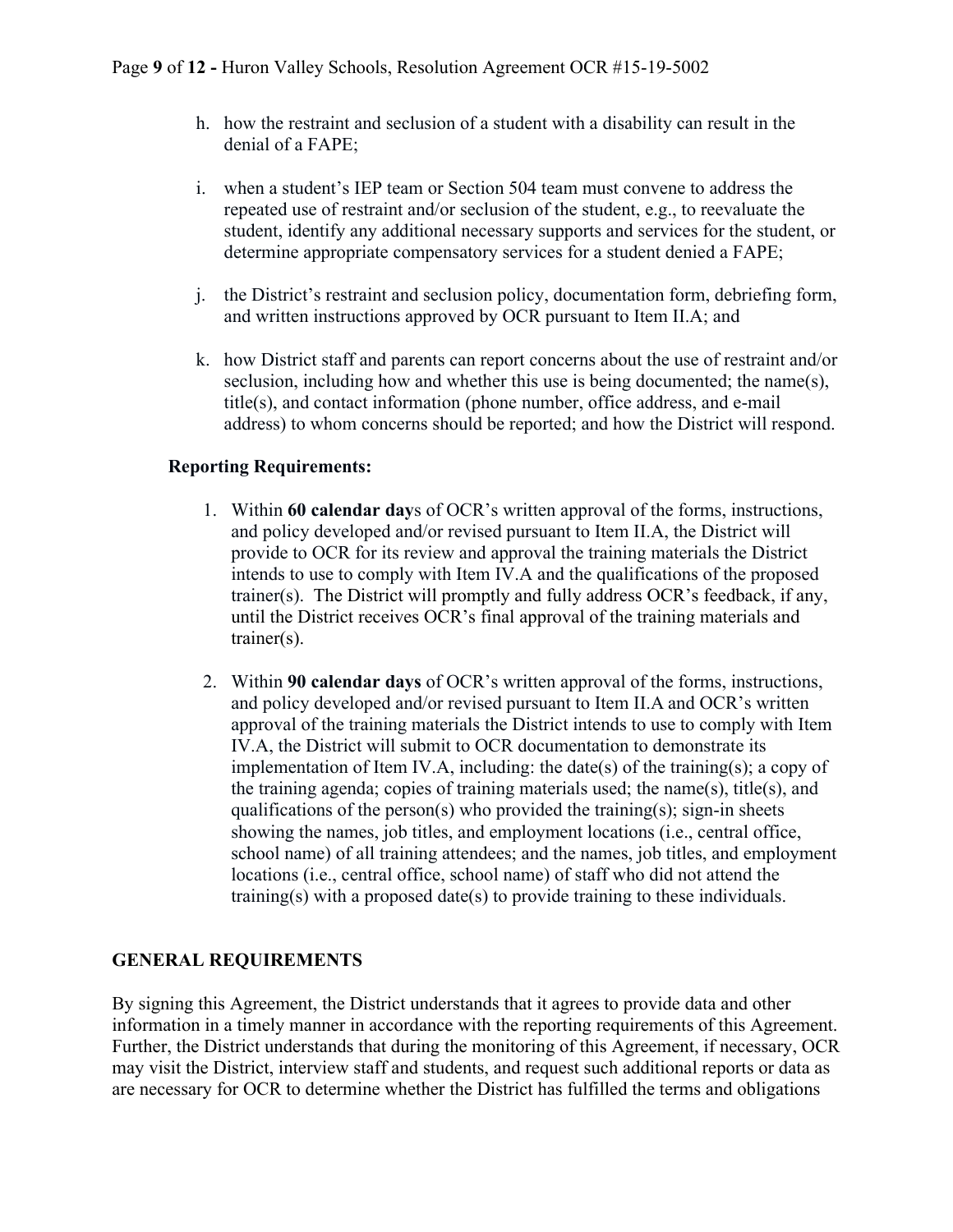Page **10** of **12 -** Huron Valley Schools, Resolution Agreement OCR #15-19-5002

of this Agreement. Upon the District's satisfaction of the terms and obligations of the Agreement, OCR will close the case.

The District understands and acknowledges that OCR may initiate proceedings to enforce the specific terms and obligations of this Agreement and/or Section 504, Title II, and their implementing regulation(s). Before initiating such proceedings, OCR will give the District written notice of the alleged breach and 60 calendar days to cure the alleged breach.

The Agreement will become effective immediately upon the signature of the District's representative below.

Dr. Paul Salah, Date Superintendent Huron Valley Schools

 $\frac{|s|}{1-10-2022}$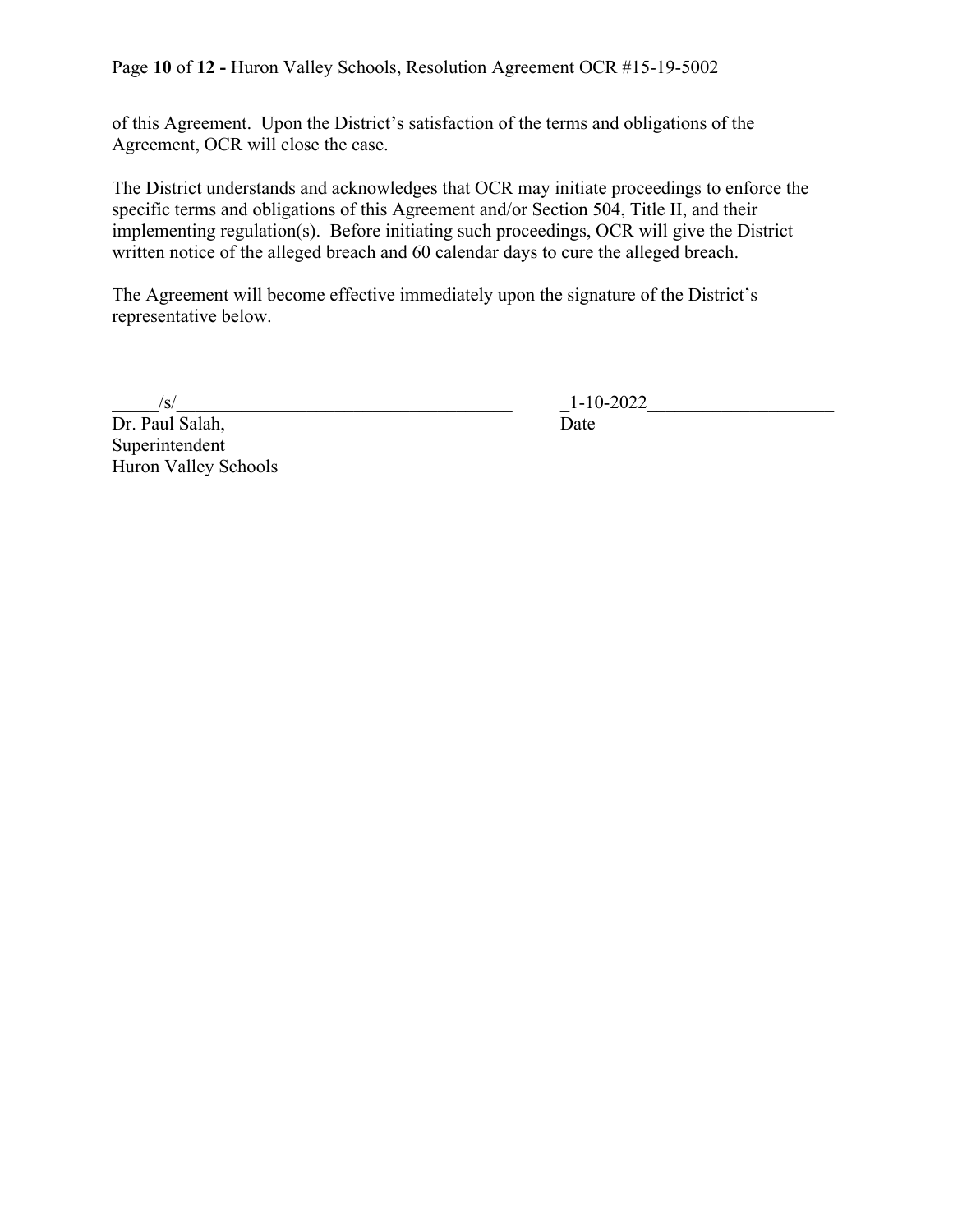#### **APPENDIX A**

As required by Paragraph II.A.1 of the Resolution Agreement, the District will revise the restraint and seclusion documentation forms as necessary to ensure that they include applicable definitions of physical restraint, mechanical restraint, and seclusion, and require the collection of the following information regarding each restraint and seclusion:

- a. the student's name or other identifier;
- b. the student's school;
- c. the student's grade level;
- d. whether the student is an identified student with a disability (i.e., has an IEP or a Section 504 plan);
- e. the date of the restraint or seclusion;
- f. the start time, end time, and total time of the restraint or seclusion;
- g. whether the student was secluded, restrained, or both, and a clear identification of the type of restraint, including a description of how the restraint or seclusion was conducted (i.e., for restraints, where staff were positioned and what they did during the restraint; whether the student was sitting, standing, lying down, etc.);
- h. the name(s) and title(s) of staff directly involved (i.e., conducting the restraint or seclusion);
- i. the name(s) and title(s) of any staff who witnessed, but were not directly involved in, the restraint or seclusion;
- j. whether the student or staff suffered any injury or required medical treatment as a result of the restraint or seclusion;
- k. the location of the restraint or seclusion (e.g., cafeteria, auditorium, playground, sports field, parking lot, front office, hallway, specific classroom, school bus, etc.);
- l. a description of the student's behavior(s) that precipitated staff's belief that restraint or seclusion was justified and the antecedent factors (i.e., the events or circumstances that triggered the student's behavior(s));
- m. a description of the de-escalation strategy or strategies used prior to the restraint or seclusion, or an explanation as to why de-escalation strategies were not attempted;